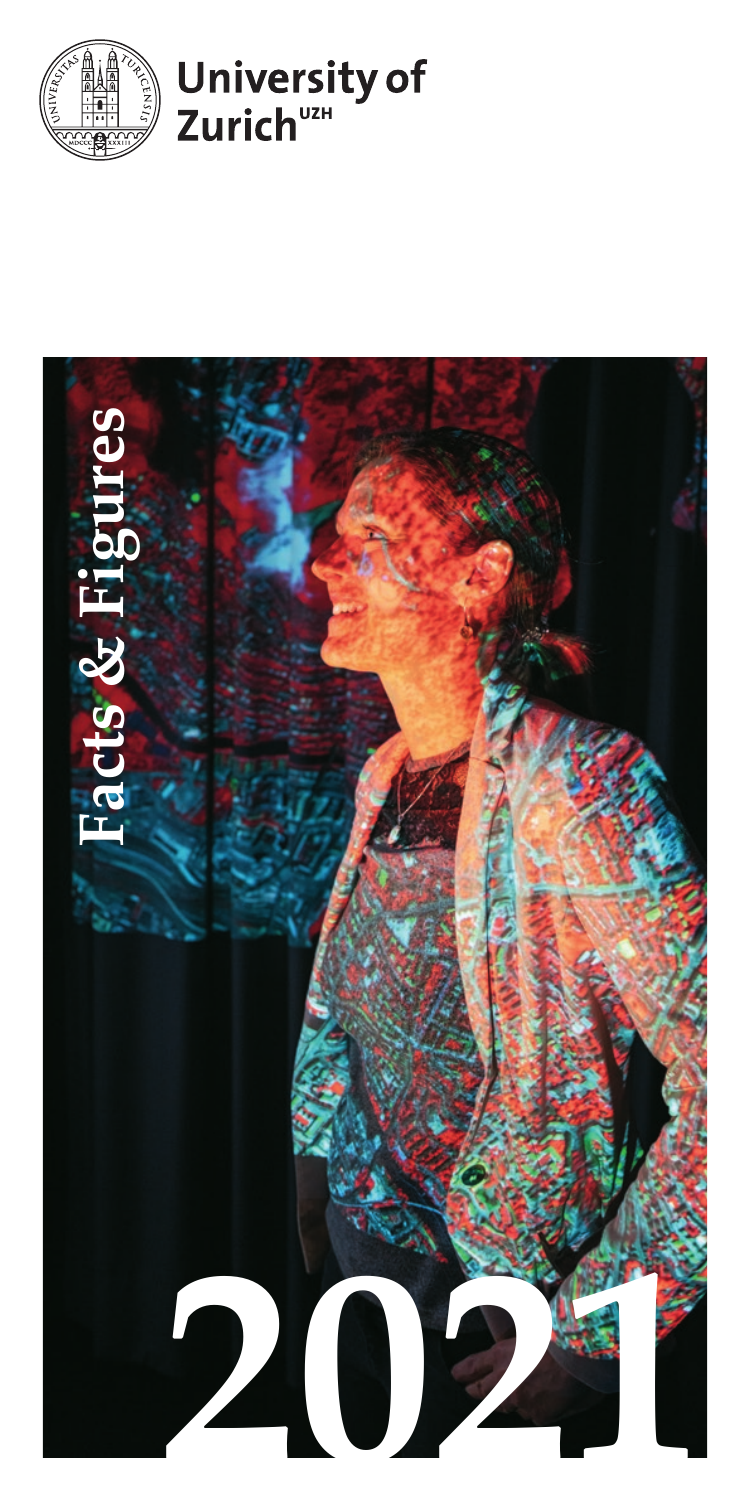## **The University of Zurich** Excellence in Diversity

### Switzerland's Largest University

The University of Zurich (UZH) was founded in 1833. With 28,121 students studying in about 100 subjects across 150 departments and seven faculties, UZH is the largest university in Switzerland and boasts the country's most comprehensive academic program.

### Twelve Nobel Prizes

The University's international standing is reflected in the many renowned academic distinctions conferred upon its members over the years, including 12 Nobel Laureates, among them Albert Einstein and Erwin Schrödinger.

### Commitment to Health

The proximity between medical research and the clinical services provided in the University's four hospitals translates into first-rate medical care for the general population.

## Sharing Knowledge

UZH welcomes anyone with a thirst for knowledge. The University's museums, libraries and a variety of events and lectures are free and open to the public.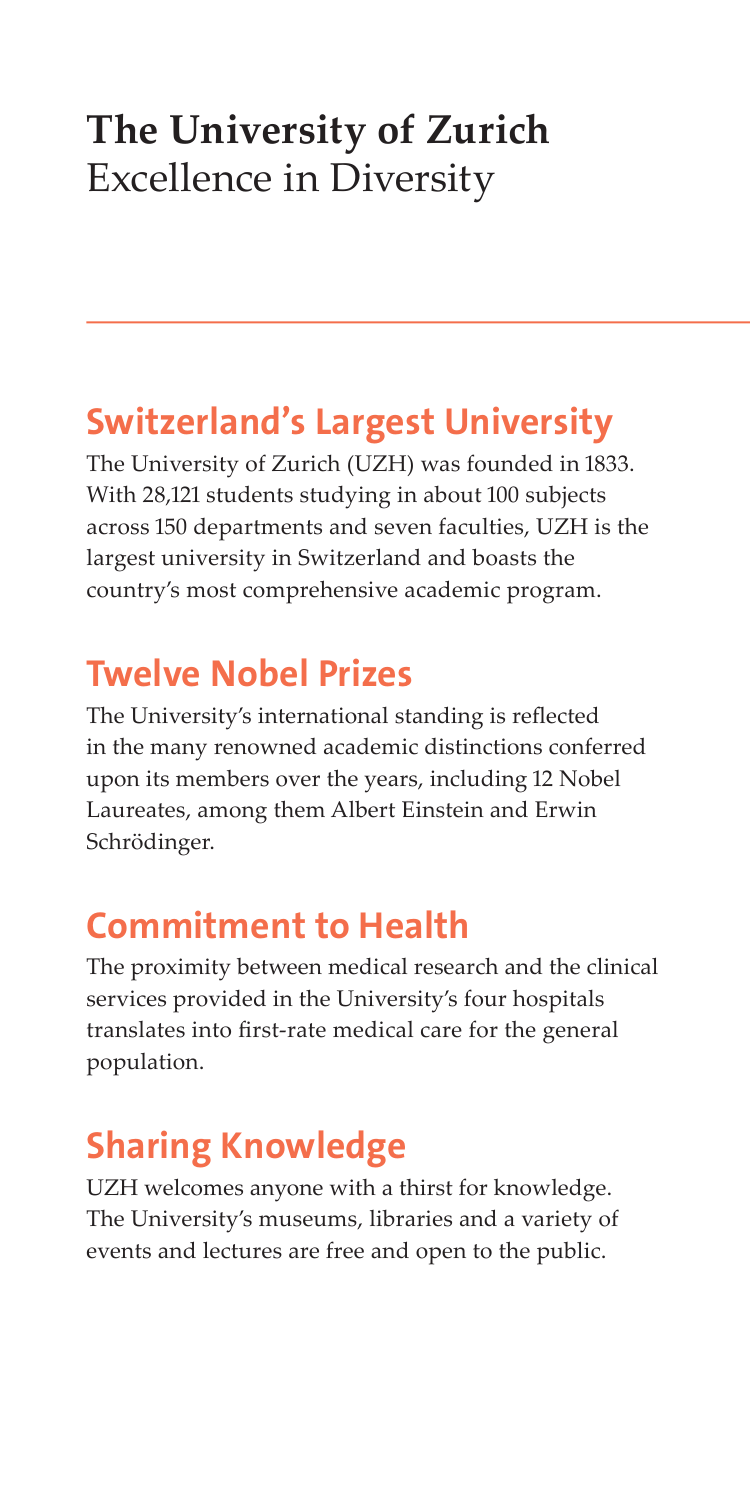### Research and Teaching

UZH offers degree programs in 50 disciplines at Bachelor's, Master's and PhD level as well as a broad range of continuing education programs. The University conducts research in a wide array of fields and provides various research-based services. Inter- and transdisciplinary collaboration plays an important role in UZH's research.

### Sustainability

As a publicly funded institution rooted in society, UZH is committed to actively and systematically promoting sustainable development on every level. This commitment is reinforced by the University's sustainability policy and its goal of achieving climate neutrality by 2030.

### Fostering Innovation and Entrepreneurship

UZH supports the transfer of knowledge from research to industry and society, and its research clusters and priority programs encourage research and innovation in targeted areas.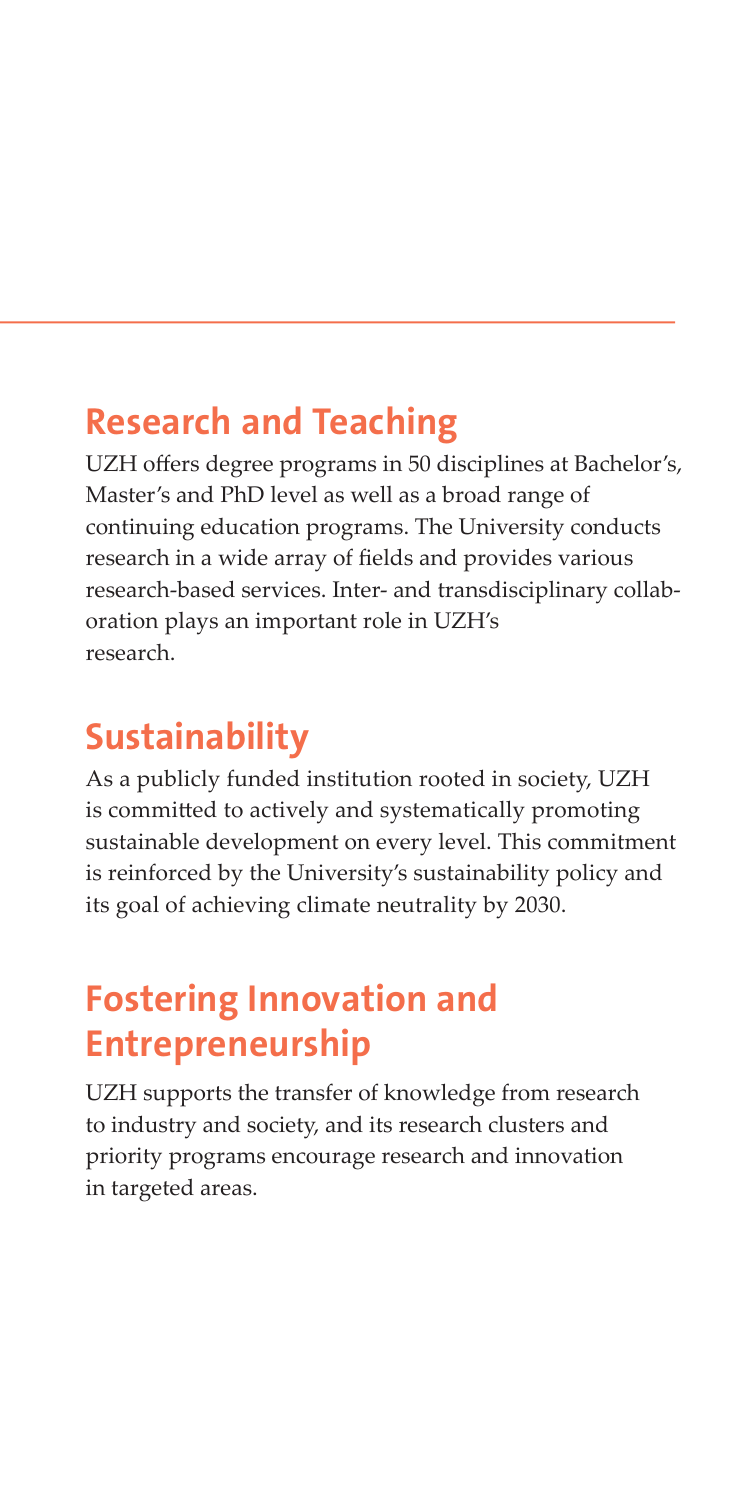## **UZH in Figures** Students by Faculty and Academic Level

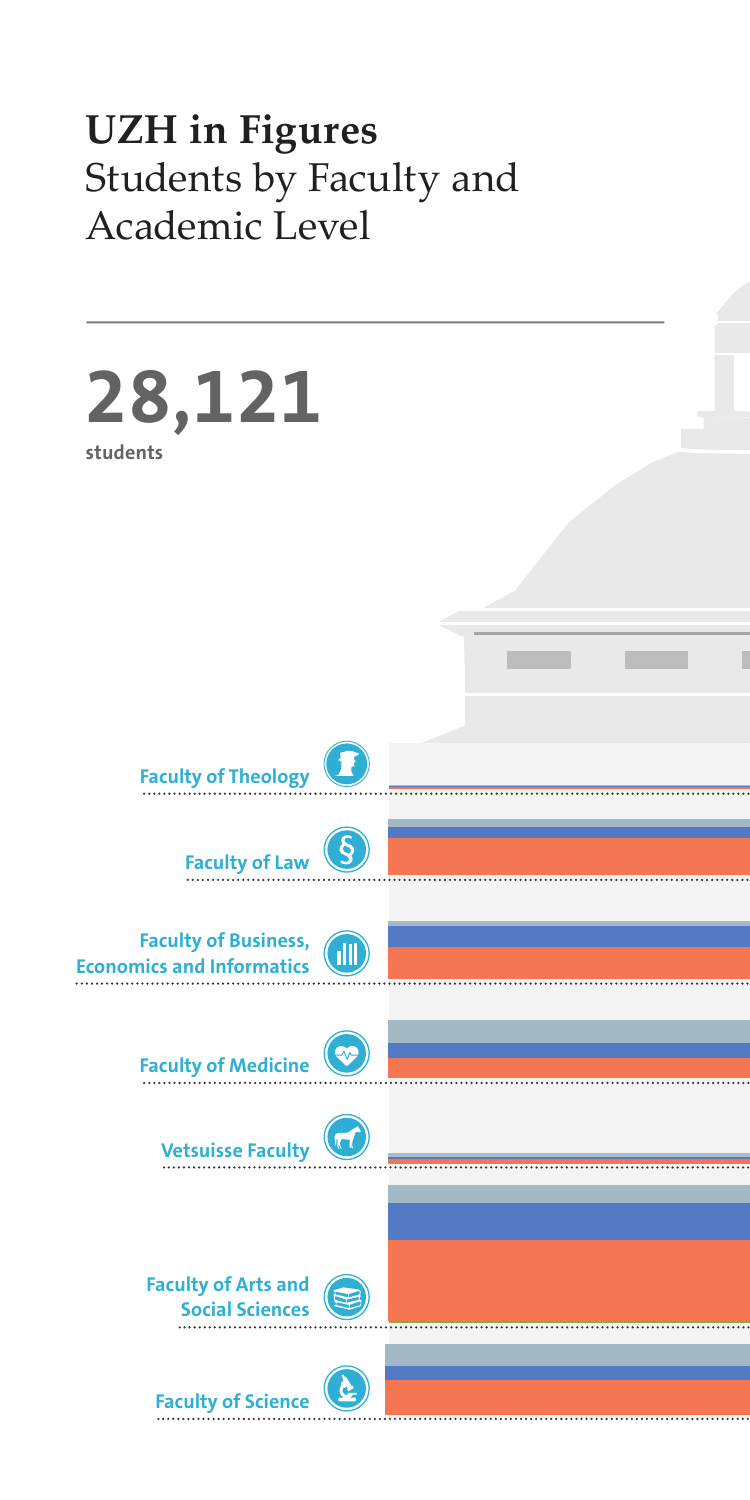| 5,659      |                | <b>PhD</b> candidates      |
|------------|----------------|----------------------------|
|            |                |                            |
| 7,229      |                | <b>Master's students</b>   |
|            |                |                            |
| 14,731     |                | <b>Bachelor's students</b> |
|            | 502            | <b>Teaching diploma</b>    |
| candidates |                |                            |
|            |                |                            |
|            |                |                            |
|            |                |                            |
|            | 78             |                            |
|            | 96             |                            |
|            | 134            | 308                        |
|            | 571            |                            |
|            | 776            | 3,920                      |
|            | 2,573          |                            |
|            | 342            |                            |
|            | 1,515          | 4,101                      |
|            | 2,244          |                            |
|            | 1,607          |                            |
|            | 1,073<br>1,410 | 4,090                      |
|            | 276            |                            |
|            | 187            |                            |
|            | 303            | 766                        |
|            |                |                            |
|            | 1,279          |                            |
|            | 2,599          |                            |
|            | 5,632          | 10,012                     |
|            | 502            |                            |
|            | 1,506          |                            |
|            | 983            | 4,924                      |
|            | 2,435          |                            |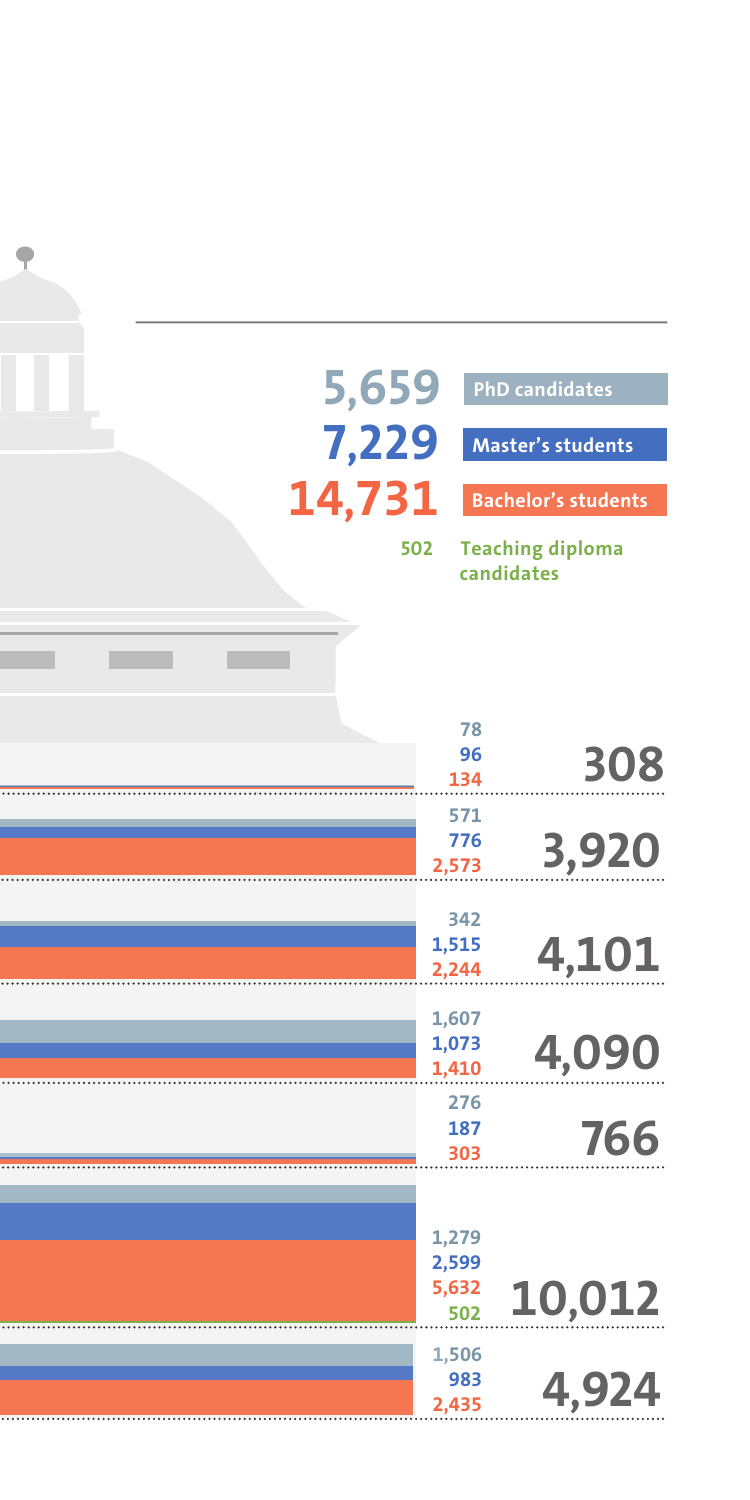## **UZH in Figures** Growth in Student Numbers

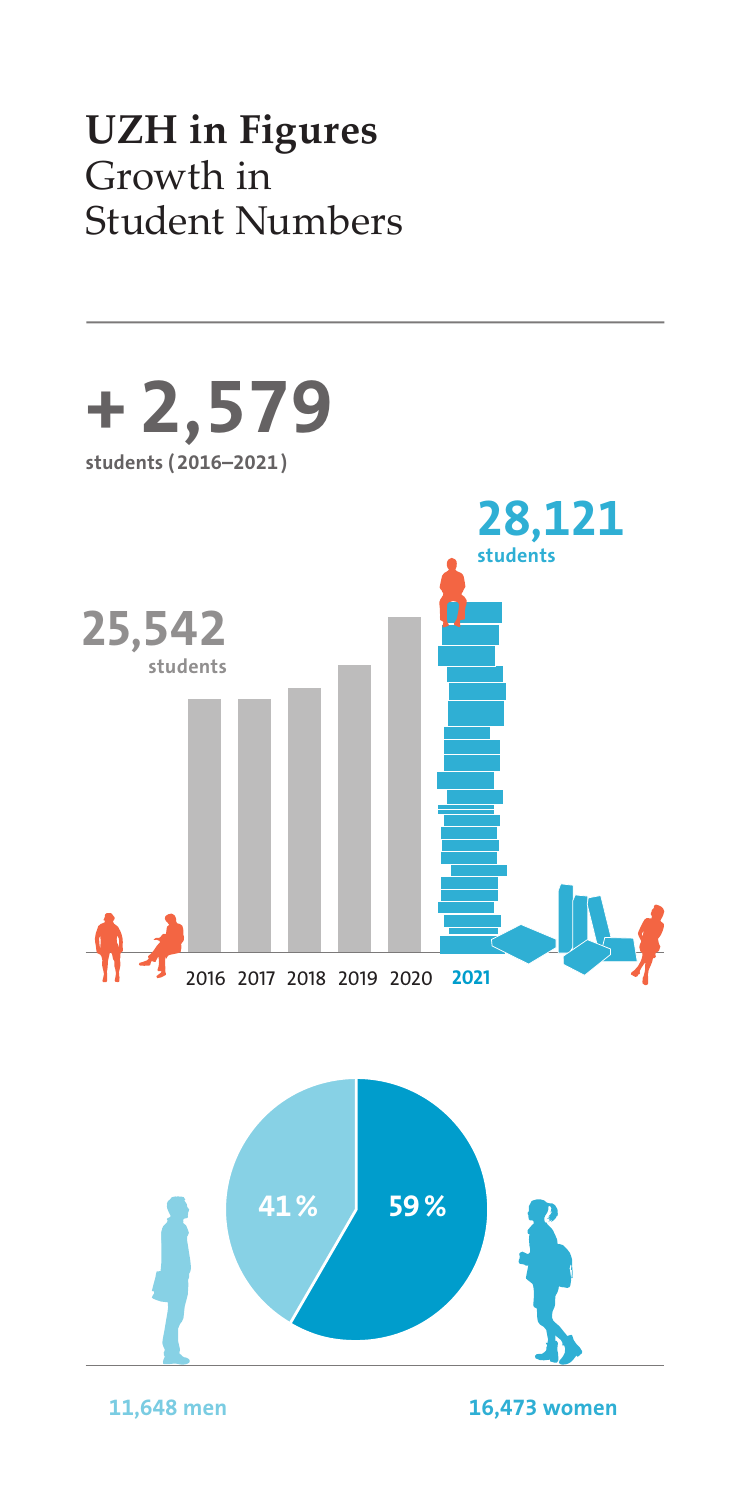## **UZH in Figures** Most Popular Subjects

Most studied subjects among new students, Fall Semester 2021

> 670 Law

517 Psychology

338 Human Medicine

279 Business Administration

> 262 Finance

261 Informatics Most studied subjects by number of students

3,920 Law

3,580 Human Medicine

2,554 Psychology

1,130 Business Administration

1,111 Finance

1,077 Informatics

934 Biology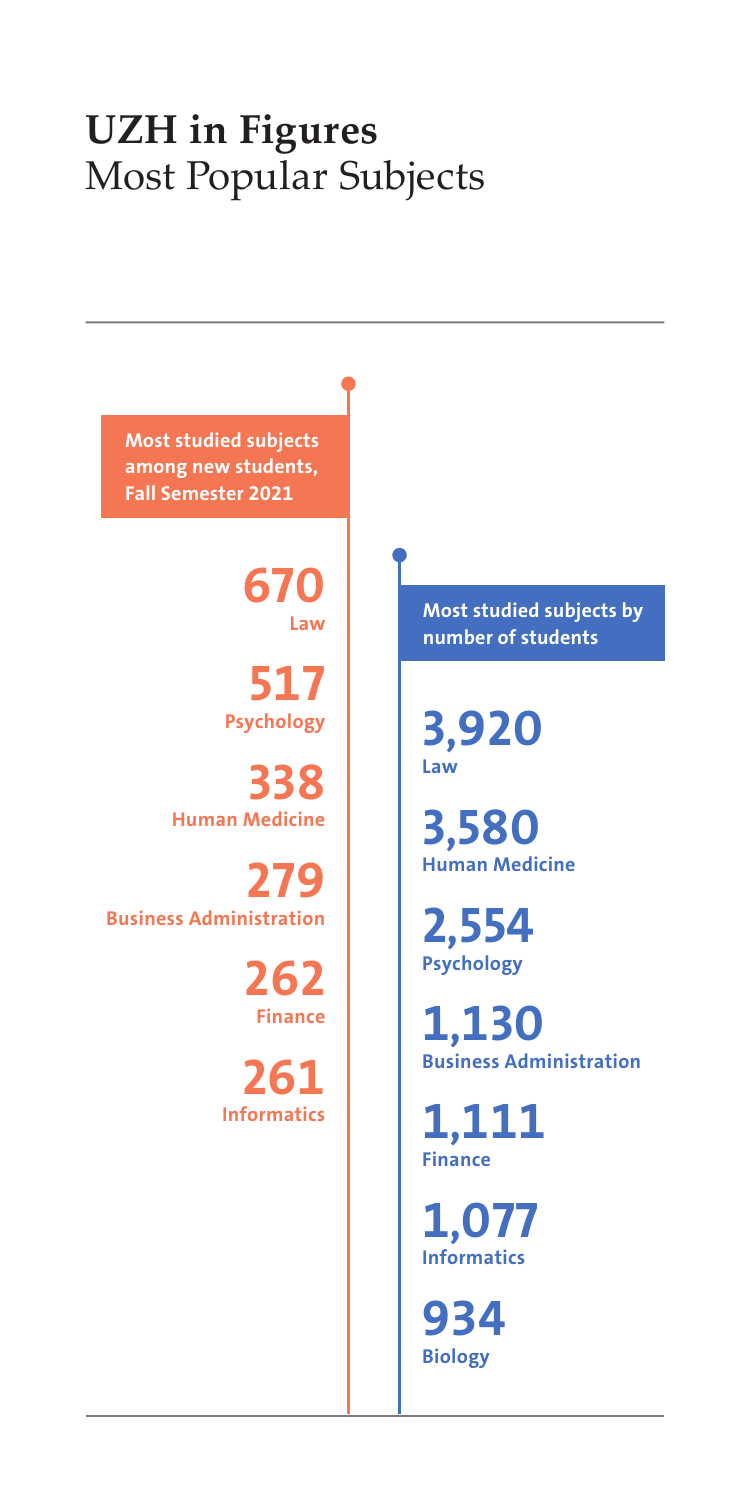## **UZH in Figures** Origin of Students

| 11,073 $\rightarrow$ Zurich       |
|-----------------------------------|
| $2,544 \rightarrow$ Aargau        |
| $1,881 \rightarrow$ St. Gallen    |
| 930 $\rightarrow$ Lucerne         |
| $906 \rightarrow$ Thurgau         |
| $841 \rightarrow$ Ticino          |
| $700 \rightarrow Grisons$         |
| $665 \rightarrow$ Zug             |
| 646 $\rightarrow$ Schwyz          |
| $591 \rightarrow$ Bern            |
| $430 \rightarrow$ Solothurn       |
| $365 \rightarrow$ Schaffhausen    |
| $276 \rightarrow$ Baselland       |
| $201 \rightarrow$ Basel-Stadt     |
| $159 \rightarrow$ Appenzell A.Rh. |
| $141 \rightarrow$ Vaud            |
| $129 \rightarrow$ Glarus          |
| $111 \rightarrow$ Valais          |
| $97 \rightarrow$ Geneva           |
| $88 \rightarrow$ Fribourg         |
| $76 \rightarrow$ Nidwalden        |
| $72 \rightarrow Uri$              |
| $67 \rightarrow$ Obwalden         |
| $38 \rightarrow$ Appenzell I.Rh.  |
| $25 \rightarrow$ Neuchâtel        |
| $7 \rightarrow$ Jura              |



China

Germany

1 ,432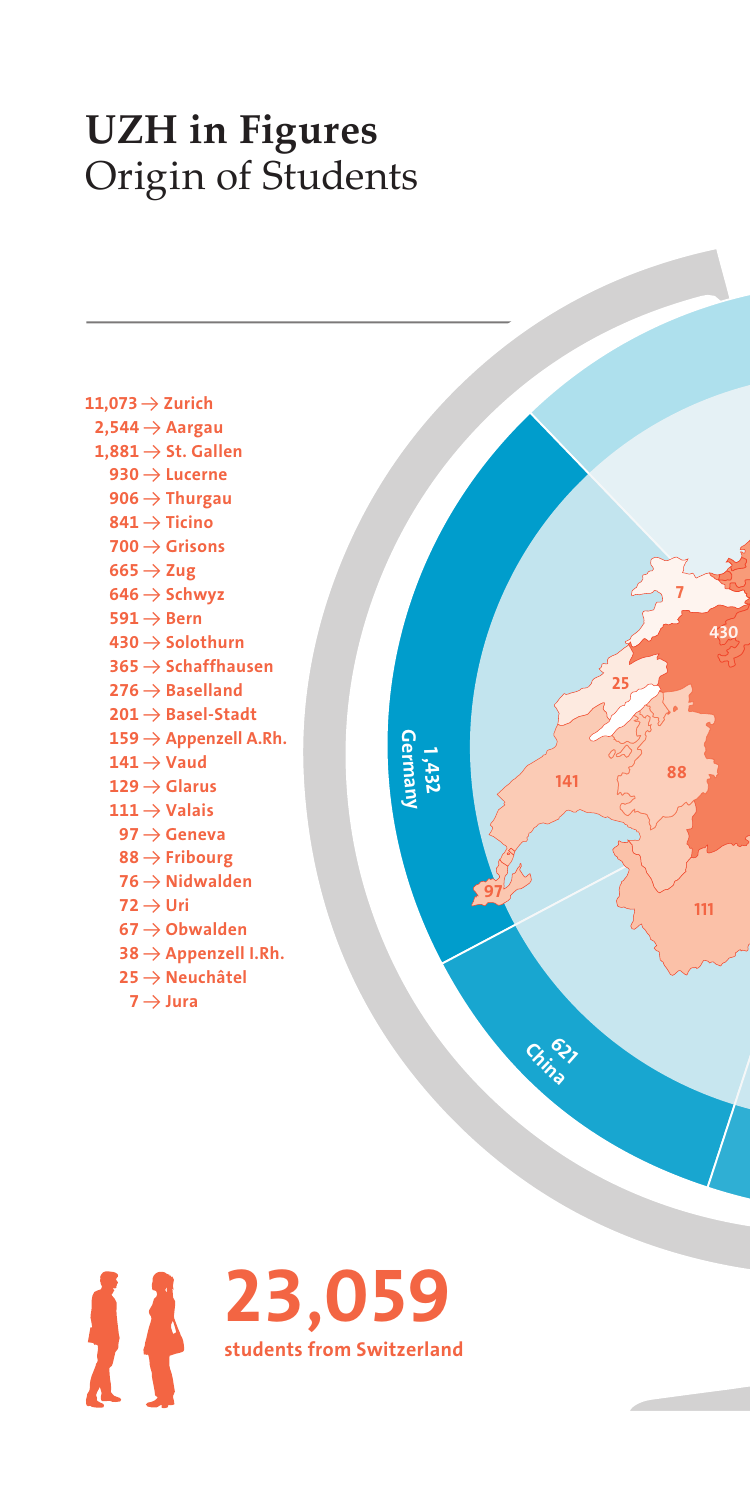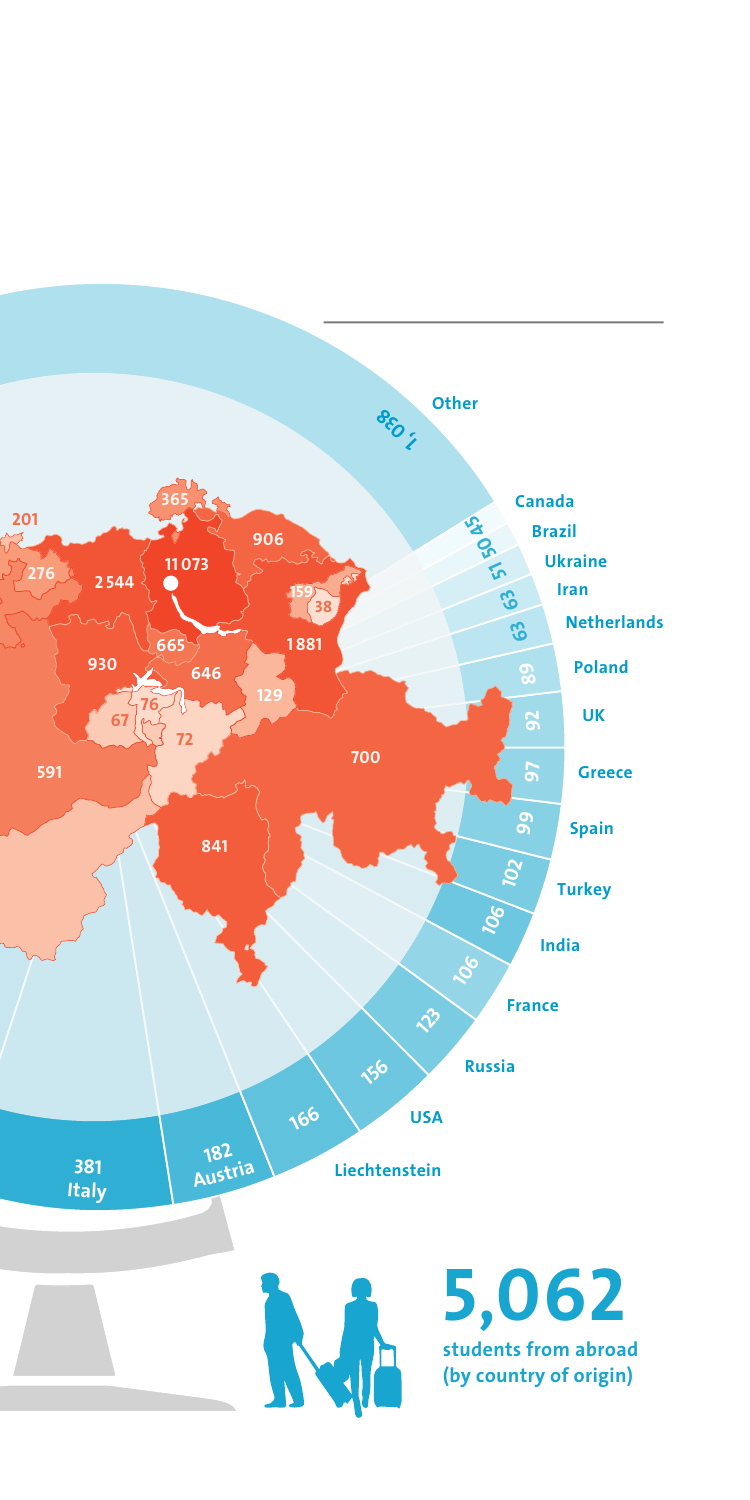## **UZH in Figures** Degrees Awarded

6,078 degrees awarded in 2021

784 2,134 2,553

 397 advanced federal diplomas, 205 teaching diplomas, 5 other



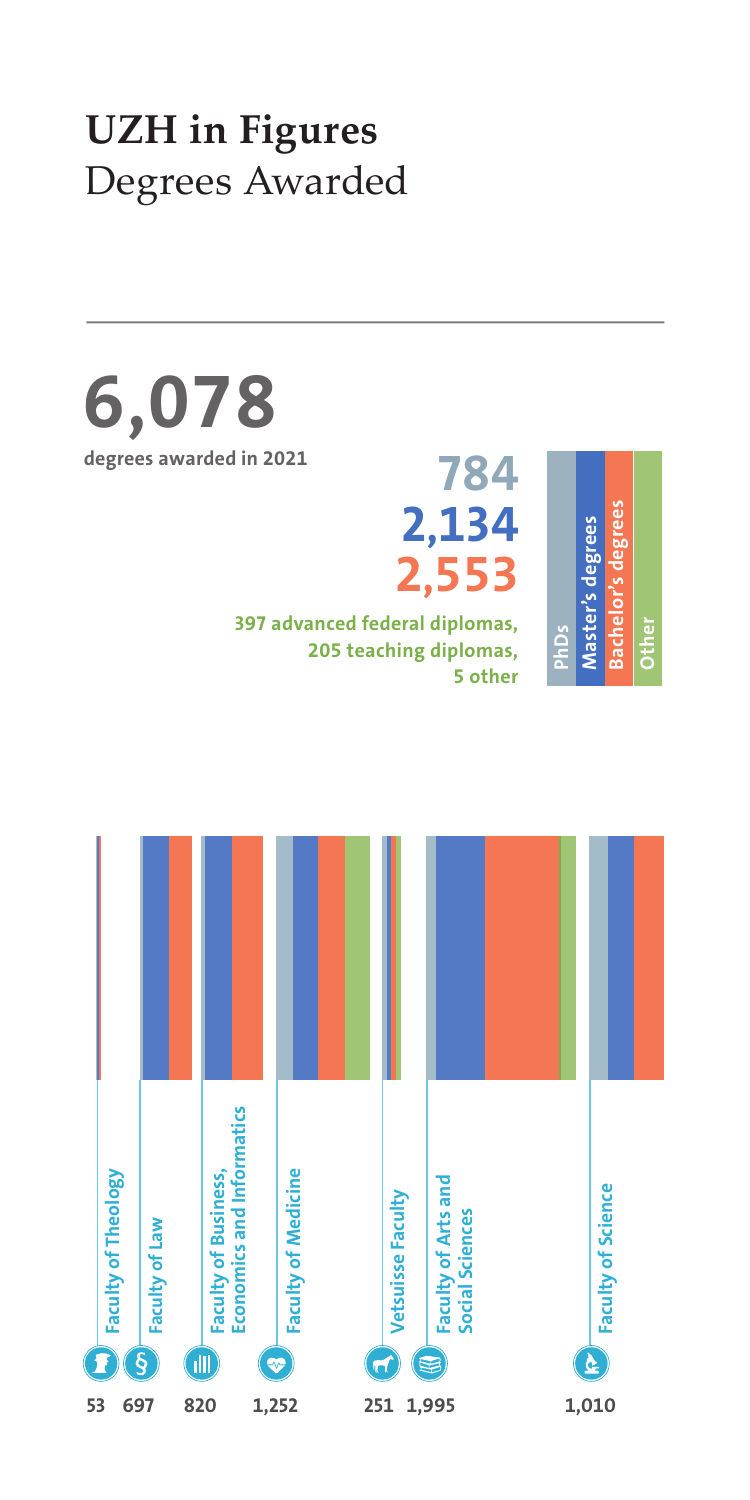## **UZH in Figures** Job Market



In the canton of Zurich, the number of UZH graduates corresponds to 7.9% of the working population aged 25 to 55 years, and 1.5% in Switzerland. A recent study showed that UZH graduates are an important source of highly qualified employees for the Swiss economy.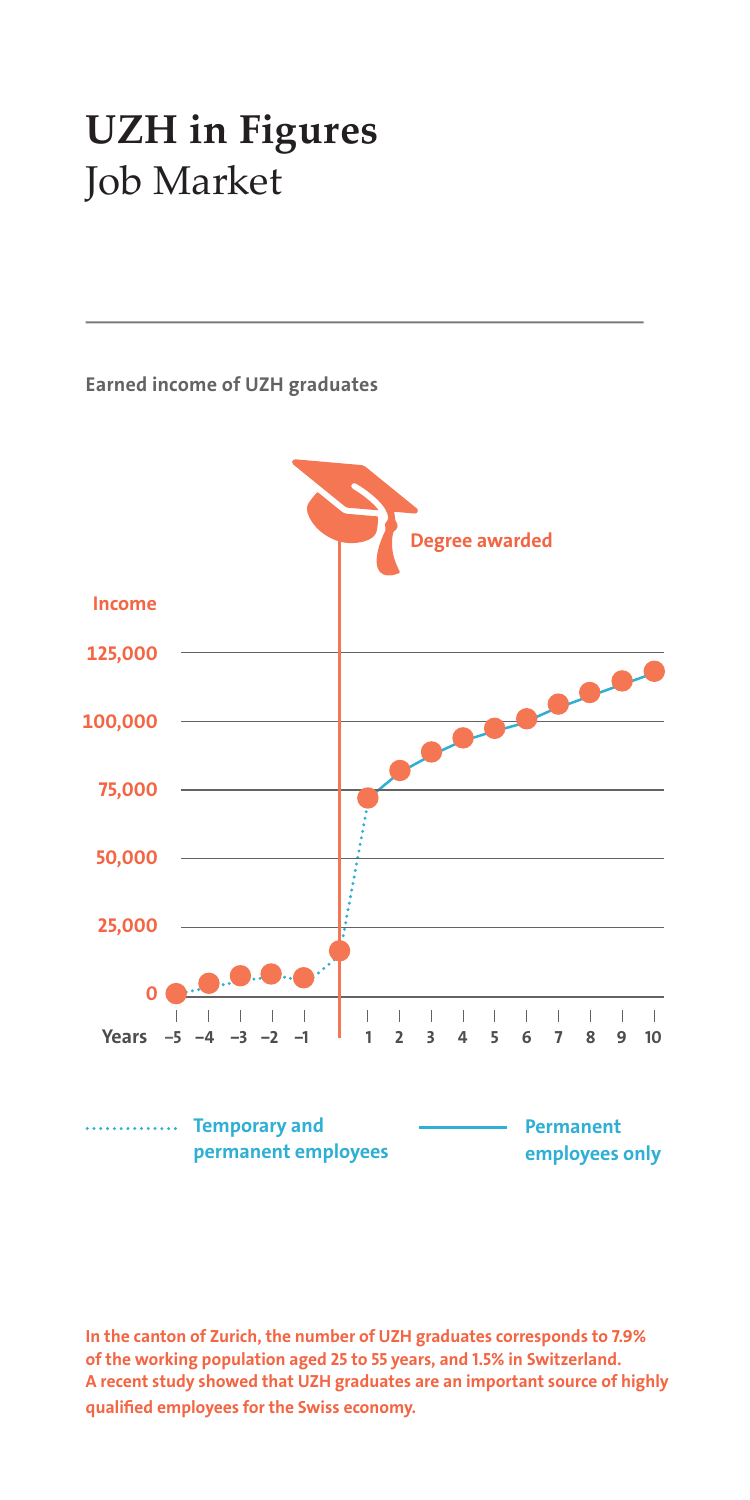## **UZH in Figures** Employees

on 31 Dec 2021



The deviation in the total number of employees is due to people with multiple employment.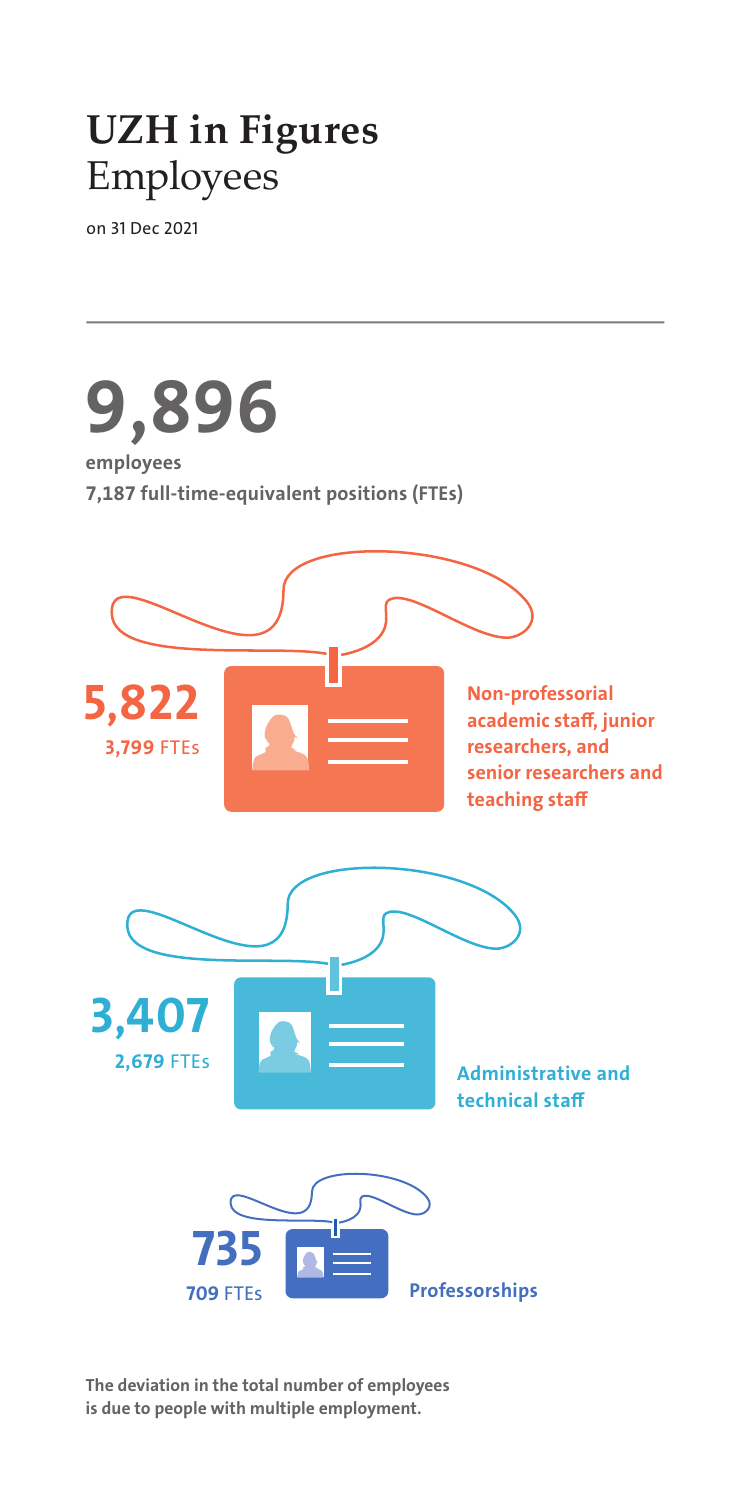# **UZH in Figures** Appointments



The table includes all categories of professorships: full and associate professorships (incl. ad personam), assistant professorships (incl. with tenure track), externally funded assistant professorships. One factor contributing to the considerable increase in the number of women appointed was the promotion of eight PRIMA grant-holders to assistant professorships.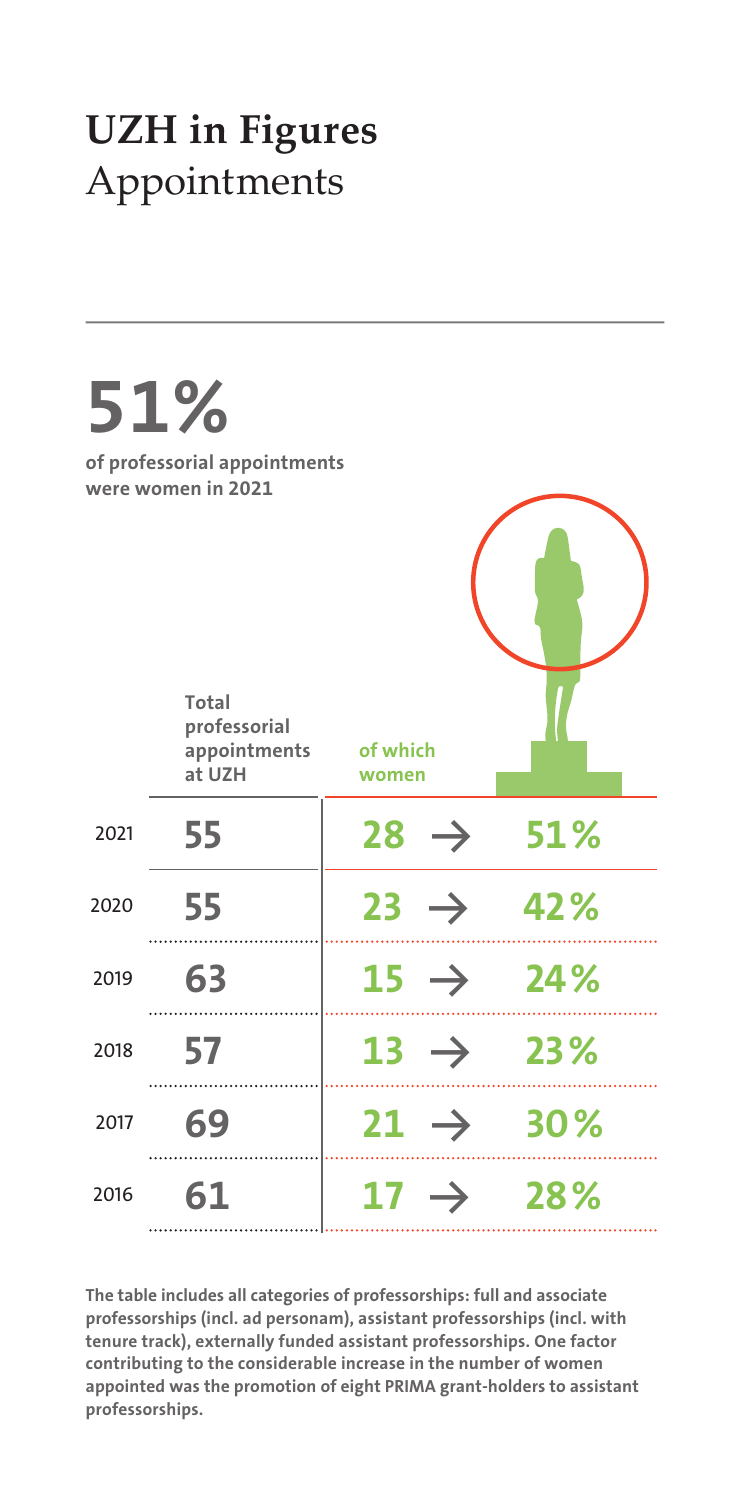# **UZH in Figures** Research and Innovation

#### Research Priority Programs

UZH has established various University Research Priority Programs (URPPs) to maintain its standing at the vanguard of international research and scholarship. These programs aim to strengthen and bring together high-performing academic fields and to support promising junior scholars.

#### New National Center of Competence in Research

Based at UZH, the NCCR Evolving Language aims to explore the origins and future of language.

#### Centers of Competence

The University's over 20 Centers of Competence bring together researchers from a variety of disciplines.

### Medical Research

UZH supports cutting-edge research in biomedicine and encourages targeted translational research activities.

### Technology Platforms

UZH researchers have access to state-of-the-art technology platforms.

### UZH Innovation Hub

The University's hub for innovation and entrepreneurship accelerates the development of new findings and ideas, encouraging the transfer of innovative research and teaching to industry and society.

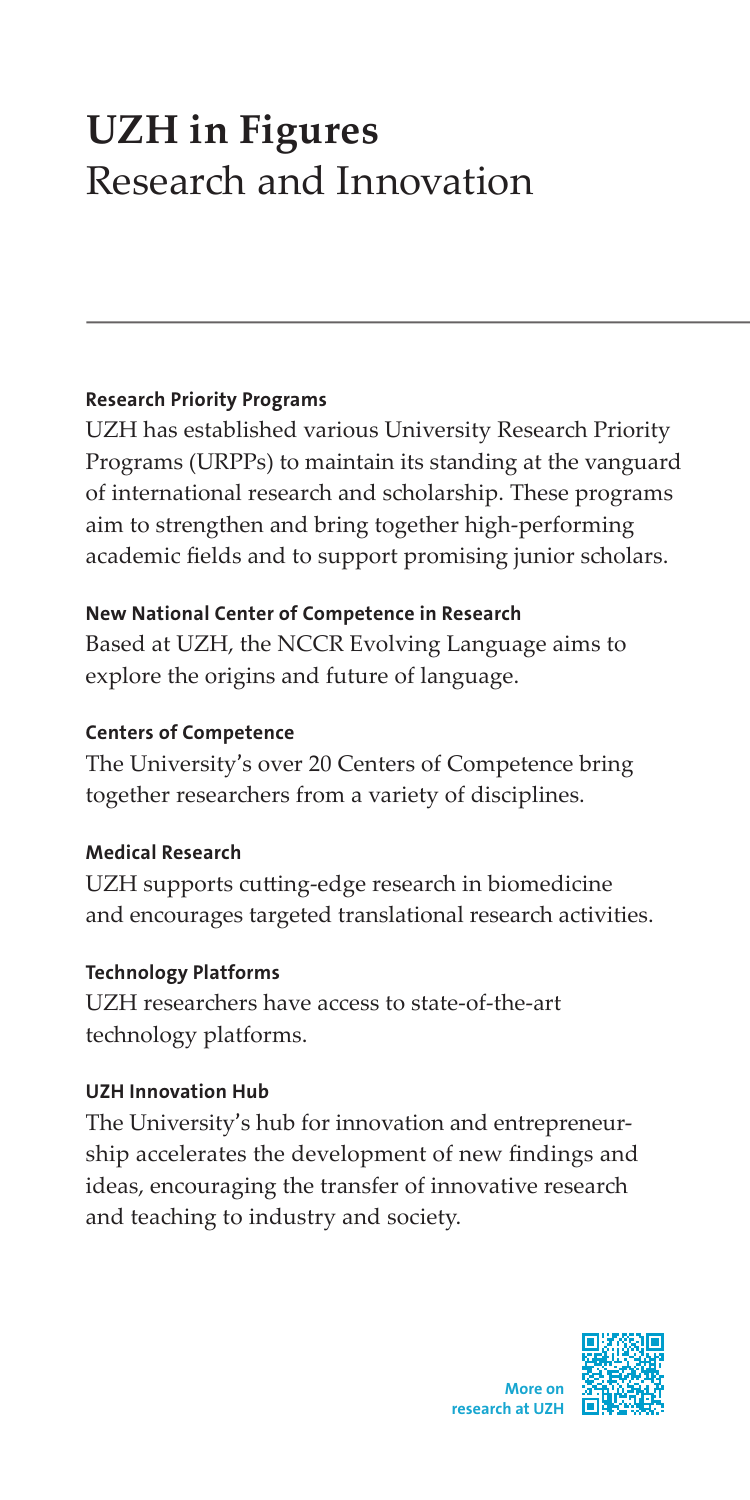

#### 1999 2021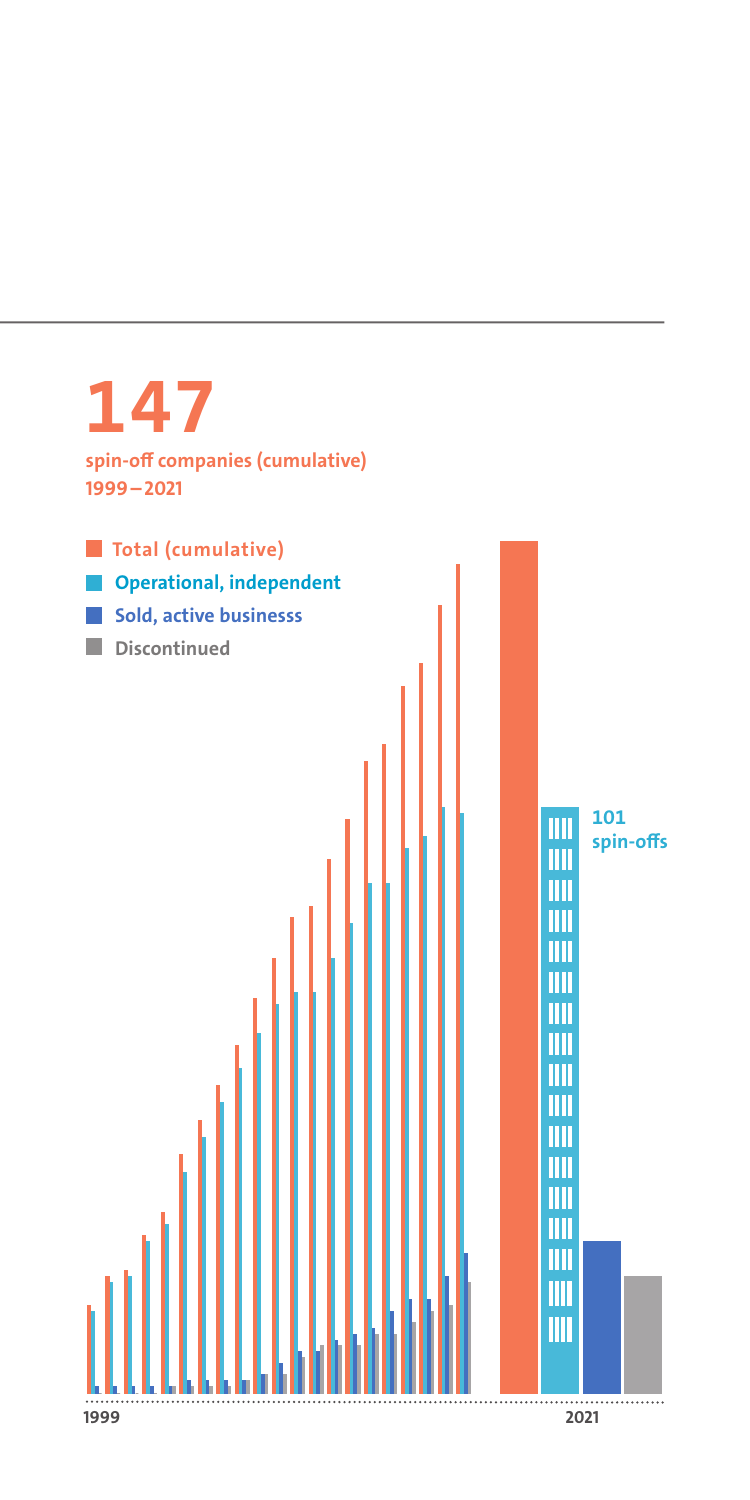## **UZH in Figures** International Networks



### Strategic Partnerships

UZH is a top-level international research and education institution that actively networks with similar establishments. It has strategic partnerships with Freie Universität Berlin, Humboldt-Universität zu Berlin, Charles University Prague, the University of Geneva, the University of Kyoto and the University of Queensland.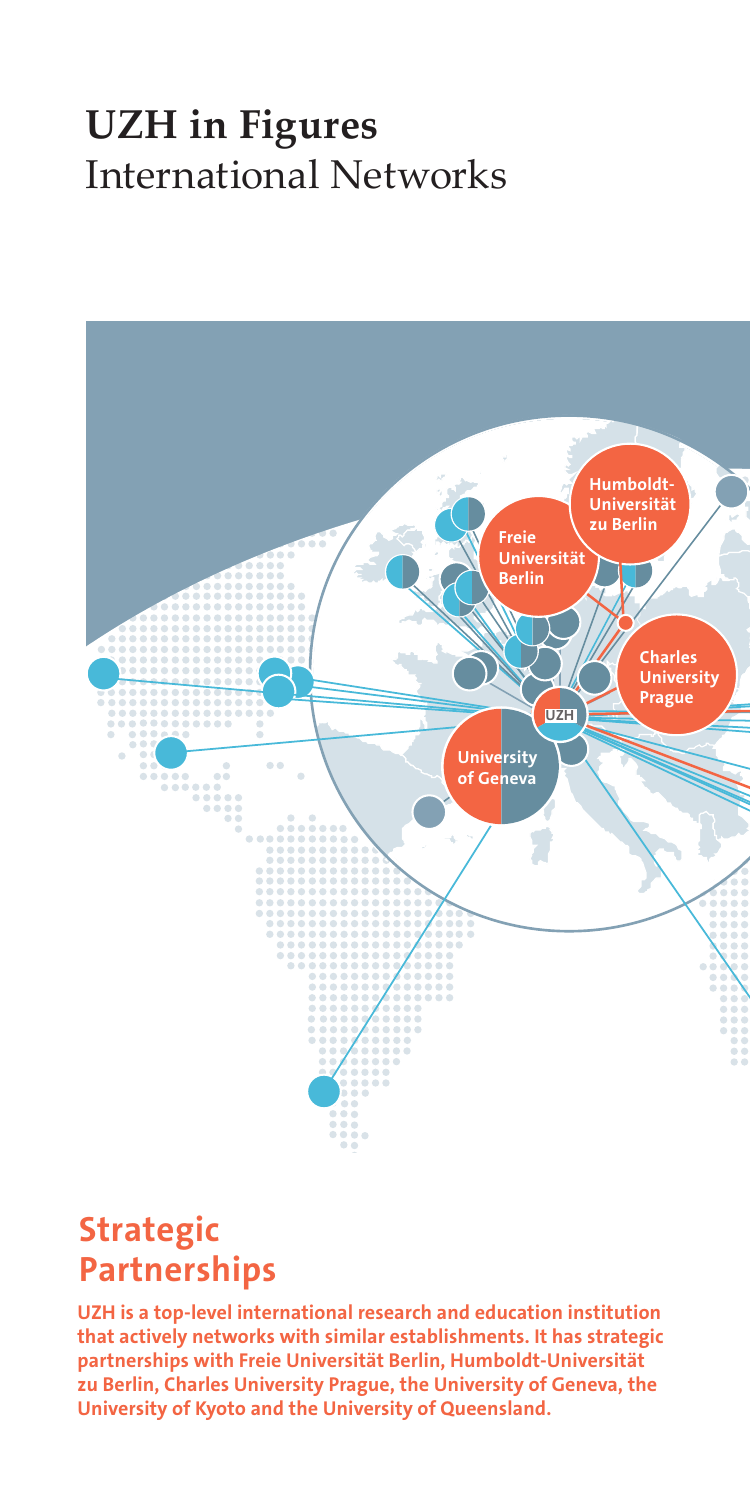



UZH is a member of the League of European Research Universities (LERU), a network of 23 research universities from 12 different European countries.

# $U$ <sub>21</sub>

UZH is also a member of Universitas 21 (U21), a global network of 27 research universities from around the world. U21 aims to collaborate across borders and nurture international knowledge exchange.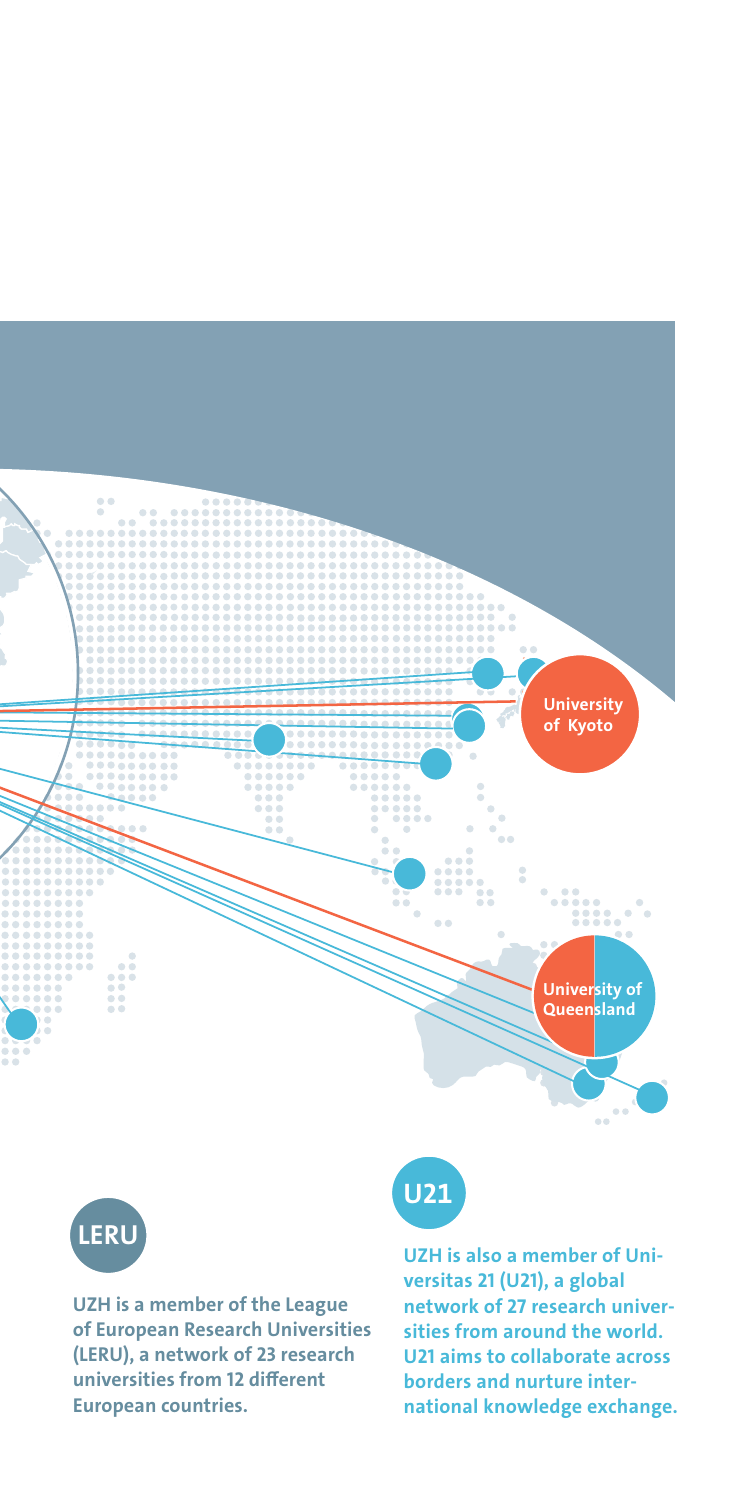## **UZH in Figures** Income Statement 2021



Expenditure in 2021 (in CHF )

972 million (64%) staff costs

536 million (36%) other operating expenses

2 million (0%) financial expenditure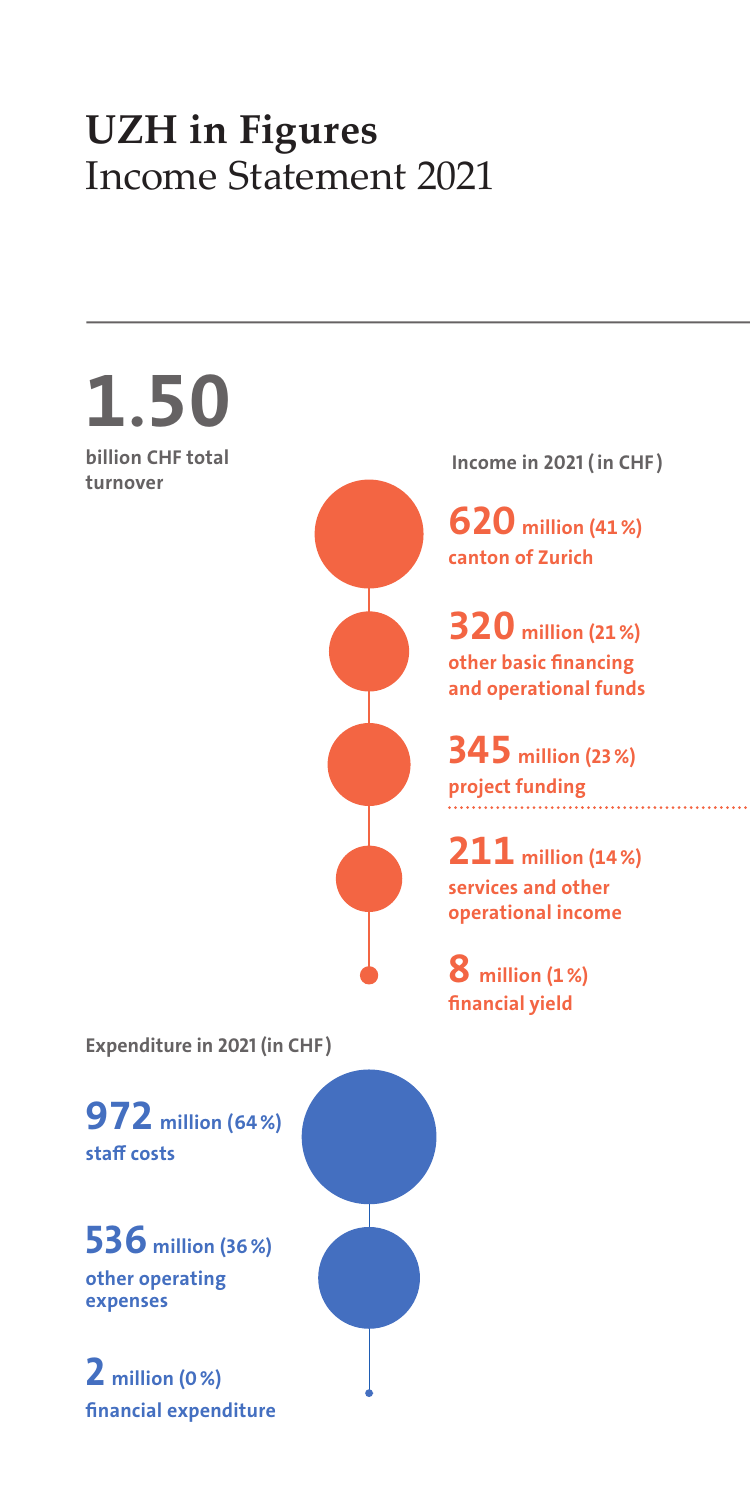

 $350 m 300 m 250 m 200 m 150 m 100 m -$  50 m 2011 2012 2013 2014 2015 2016 2017 2018 2019 2020 2021

Development of income from project contributions (in CHF)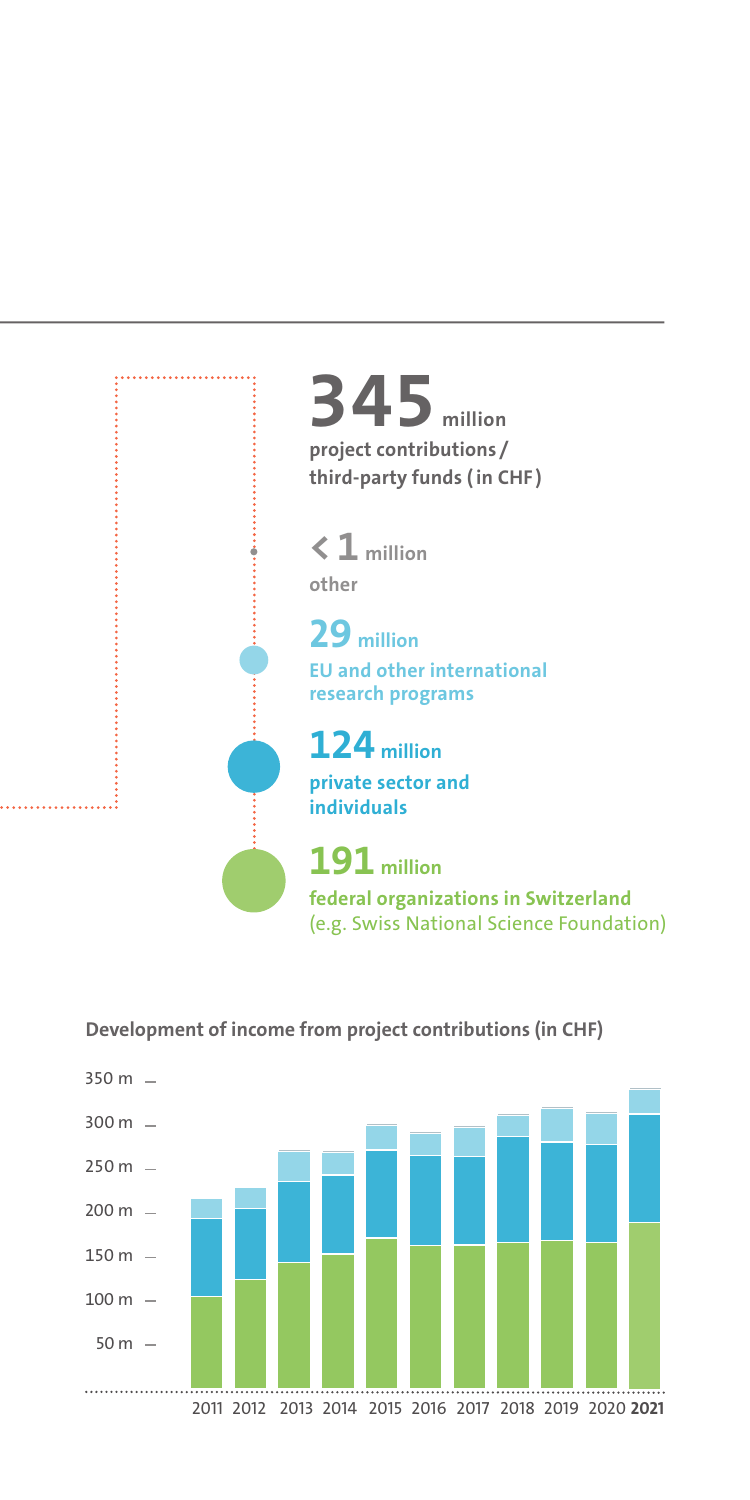## **Leadership and Organizational Structure**

February 2022

#### Board of the University

Dr. Silvia Steiner, Member of the Government Council of the Canton of Zurich, President Peter E. Bodmer, lic. oec. publ. Prof. em. Beat Hotz-Hart Ulrich Jakob Looser, Dipl. Phys. ETH/lic. oec. Prof. Dr. Antonio Loprieno Prof. Dr. Petra S. Hüppi Dr. Urs Oberholzer Dr. Franziska Widmer Müller

→ www.uzh.ch/unirat

#### Executive Board of the University

Prof. Dr. Michael Schaepman President Prof. Dr. Gabriele Siegert Deputy President and Vice President Education and Student Affairs Prof. Dr. Elisabeth Stark Vice President Research Prof. Dr. Christian Schwarzenegger Vice President Faculty Affairs and Scientific Information Prof. Dr. Beatrice Beck Schimmer Vice President Medicine Stefan Schnyder Dipl. Ing. ETH, Vice President Finances and Human Resources François Chapuis Dipl. Bauing. MAS REM, Vice President Real Estate and Facility Management

→ www.uzh.ch/unileitung

#### Deans of the Faculties

Prof. Dr. Dorothea Lüddeckens (ThF) Prof. Dr. Thomas Gächter (RWF) Prof. Dr. Harald Gall (WWF) Prof. Dr. Frank Rühli (MeF) Prof. Dr. Roger Stephan (VSF) Prof. Dr. Katharina Michaelowa (PhF) Prof. Dr. Roland Sigel (MNF)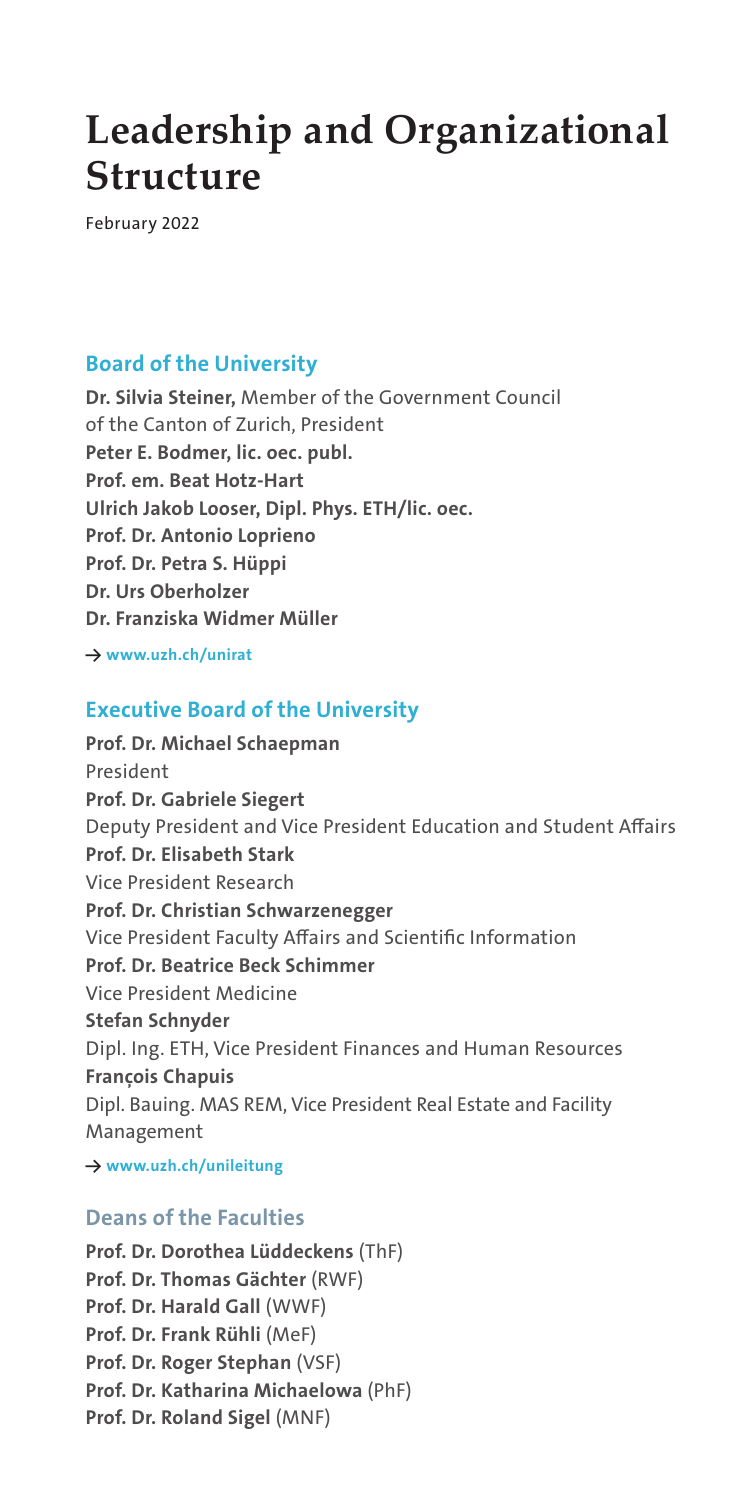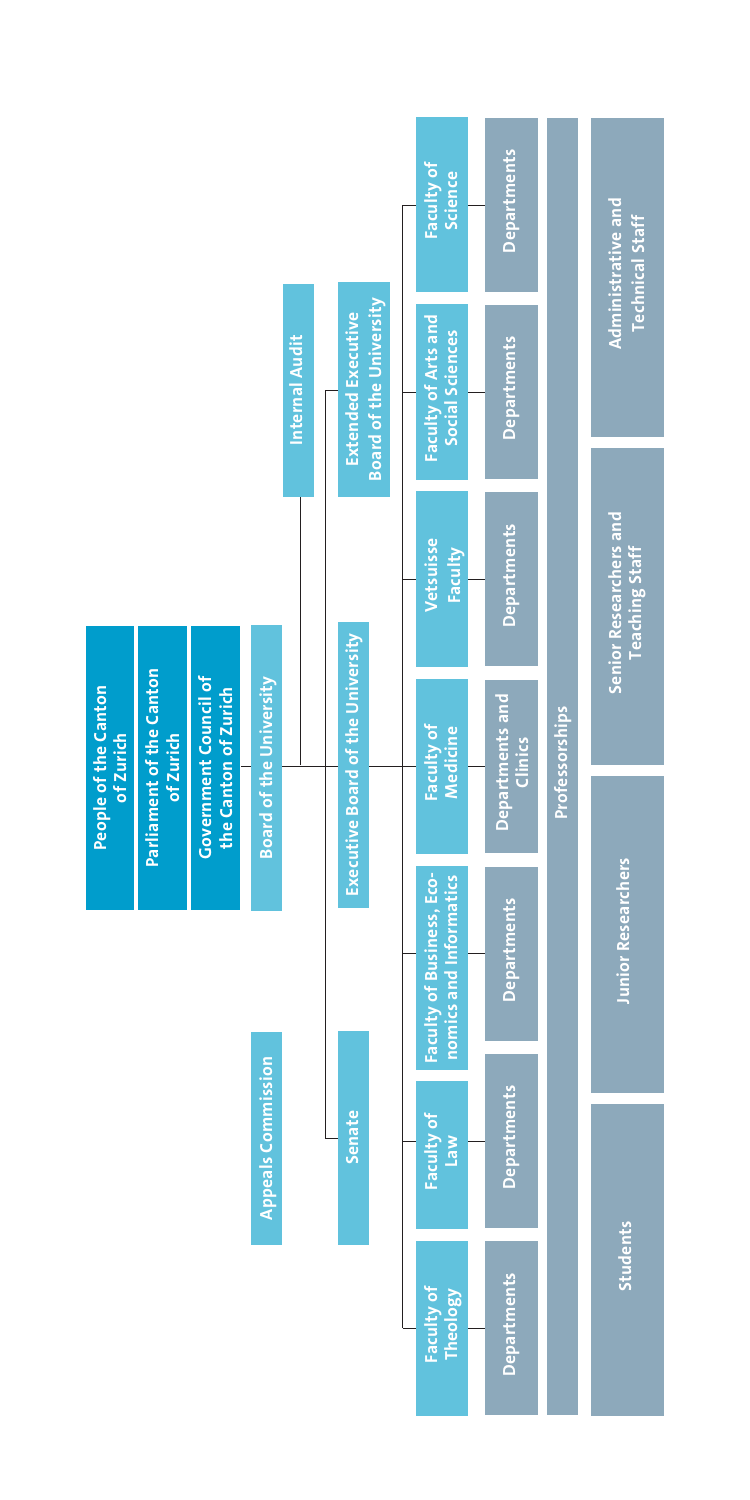## **UZH Campuses**

City Campus Rämistrasse 71 8006 Zurich

Irchel Campus Winterthurerstrasse 190 8057 Zurich

Oerlikon Campus Affolternstrasse 56 Andreasstrasse 15 Binzmühlestrasse 14 8050 Zurich

Lengg Campus Lengghalde 5 8008 Zurich

Schlieren Campus Wagistrasse 12 and 14 8952 Schlieren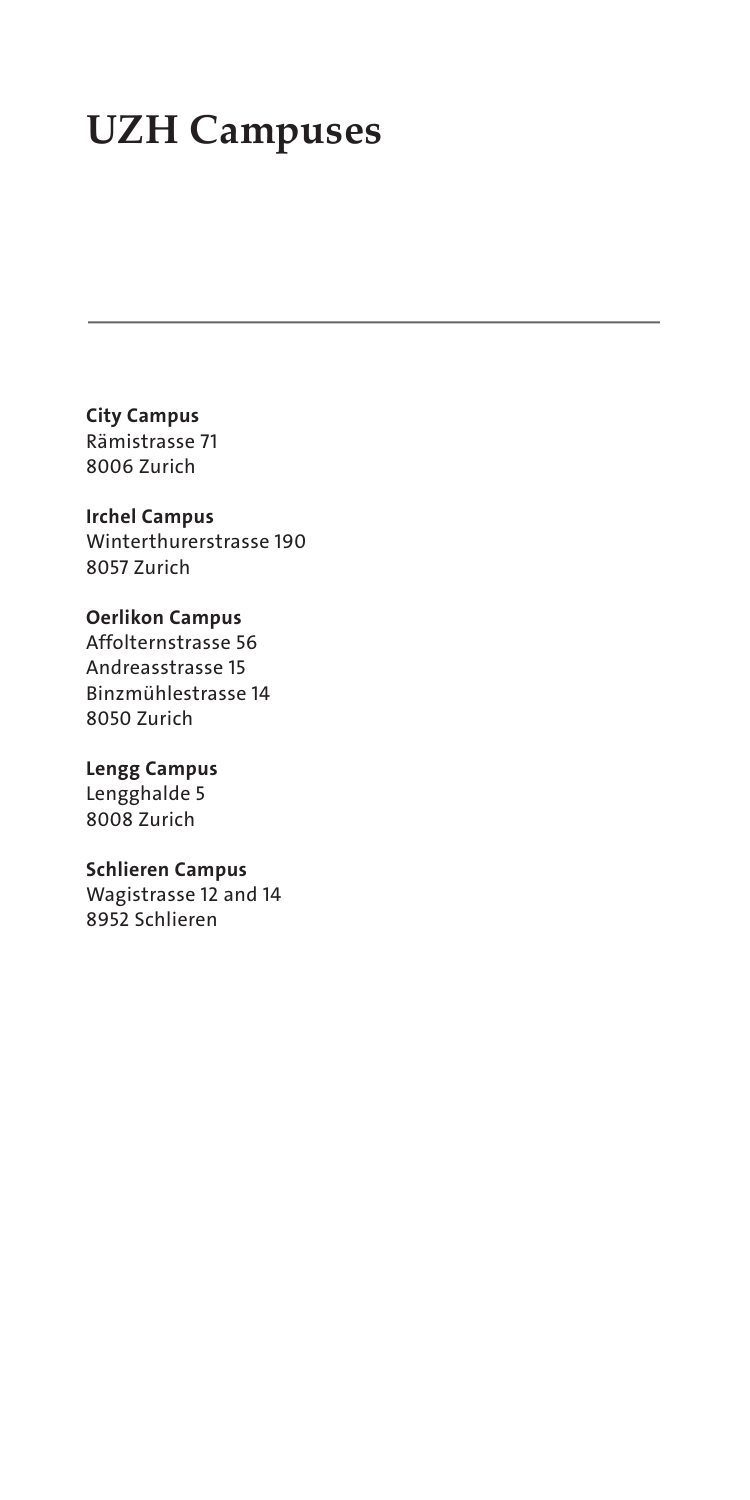#### Cover Picture

Satellite images can provide new and different views of the world. Senior research and teaching assistant Claudia Röösli advises Swiss authorities, businesses and individuals when it comes to analyzing satellite imagery, e.g. in environmental or sustainability matters.

Picture: Diana Ulrich

#### Publishing Information

Publisher: University of Zurich (UZH) Editor: Marita Fuchs Design and Infographics: Melanie Lindner Translation: UZH English Language Services Address: UZH, UZH Communications Seilergraben 49, 8001 Zurich marita.fuchs@uzh.ch